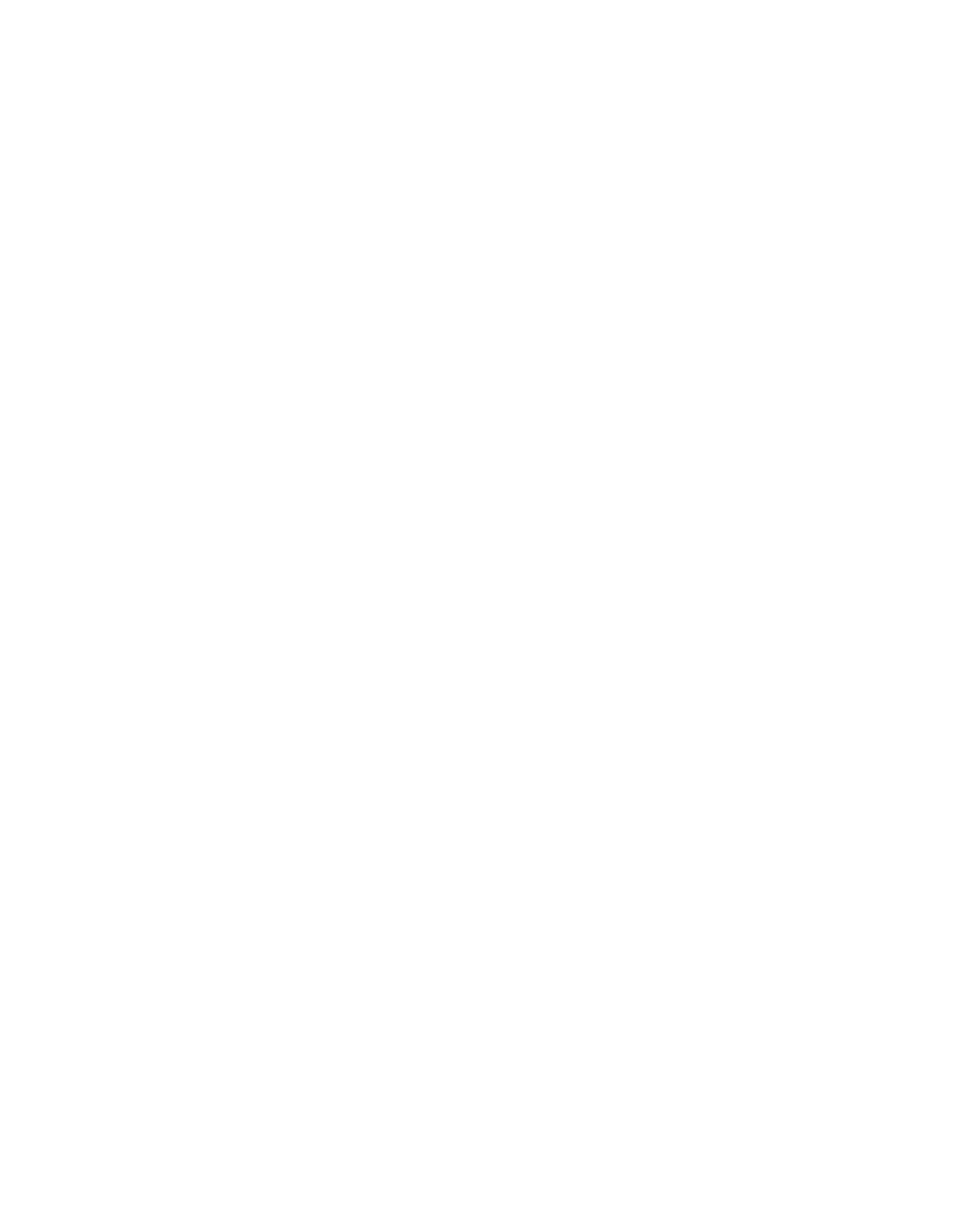# **SECTION 15340 MANHOLES AND FITTINGS**

### <span id="page-2-0"></span>**PART 1 - GENERAL**

#### <span id="page-2-1"></span>1.01 REQUIREMENT

Under this specification, the Contractor shall be required to furnish, deliver and unload within the time specified in the Contract Documents, the manholes and fittings as specified on the Bidding Sheets, shown on the Contract Drawings, and described in these specifications, except as otherwise approved in writing by the Engineer.

#### <span id="page-2-2"></span>1.02 MEASUREMENT AND PAYMENT

Payment for quantities of manholes will be made at the unit prices as stated on the Bidding Sheets.

#### <span id="page-2-3"></span>1.03 GUARANTEE

The Contractor shall guarantee all materials and workmanship of items furnished under these specifications to be free from defects for a period of one (1) year after final completion and acceptance of the entire contract work. The Contractor shall, at his own expense, repair or replace all defective materials or workmanship supplied by him found to be deficient with respect to any provisions of this specification.

#### <span id="page-2-4"></span>**PART 2 - PRODUCTS**

#### <span id="page-2-5"></span>2.01 MANHOLES

All manhole rings, tops, and cones, as constructed in place, shall be designed for A.A.S.H.O. H-20 highway loading, and shall conform to District standard drawings and the requirements of ASTM C-478 and the following requirements.

#### <span id="page-2-6"></span>2.02 RINGS

All manhole rings shall be centrifugally spun or compactly vibrated in forms.

#### <span id="page-2-7"></span>2.03 TOPS

All manhole tops and cones shall be compactly vibrated in forms.